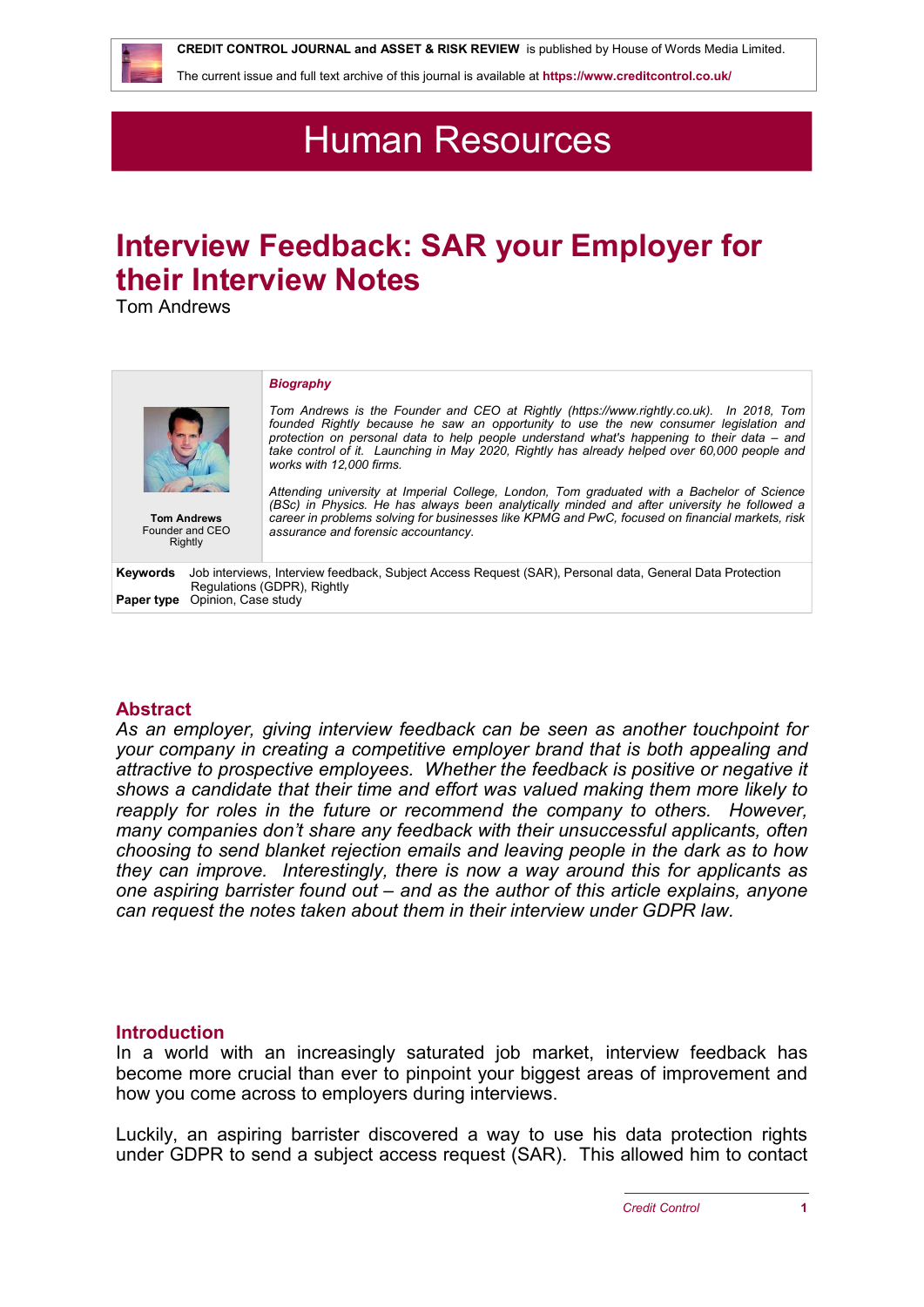

 **CREDIT CONTROL JOURNAL and ASSET & RISK REVIEW** is published by House of Words Media Limited.

The current issue and full text archive of this journal is available at **<https://www.creditcontrol.co.uk/>**

*Human Resources*

potential employers and demand a copy of his application interview notes to find out exactly why he wasn't hired.

#### **Know your rights**

The General Data Protection Regulation (GDPR) is a European law that came into force in 2018 that gives individuals greater control over their personal data.

Personal data is any information that allows a person to be directly, or indirectly, identified, such as a person's name or ID number. For example, an email or a filed paper copy of a document involving your name combined with any comments about you would count as your personal information.

Under GDPR, you have the right of access. This means you have the right to access and receive a copy of your personal data, and any other supplementary information. You can do this by sending any organization a SAR.

Typically, this right is exercised by individuals who want to understand how and why organizations are using their data, and check they are doing it lawfully. But this right can also extend to sending an SAR to a potential employer for their interview notes about you.



Recently, an aspiring barrister innovatively exercised his rights under GDPR to send SARs to the top 20 UK legal chambers, aiming to find out exactly why he wasn't hired for the job.

He managed to access internal storing sheets, application criteria and interview notes. The interview notes contained some eye-catching comments like:

- 'extremely articulate but show-offy'
- 'brilliant but exhausting'
- 'prone to slightly pretentious references'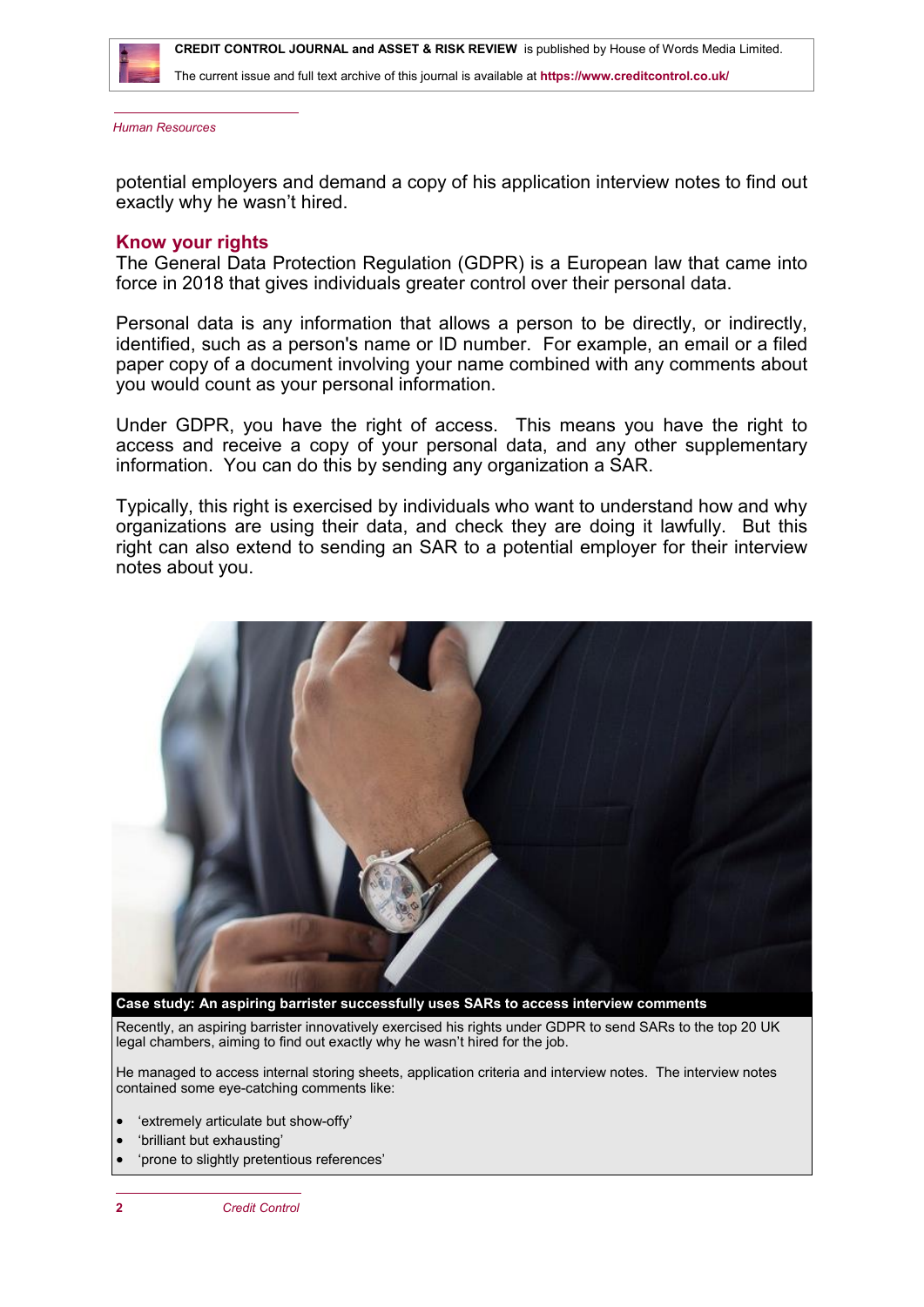*Human Resources*

Okay, the truth hurts – you may have to mentally prepare yourself for potential unsavoury comments about yourself. After all, this information may not have been released to you for a reason. But this type of information, how you come across socially beyond your academic or professional achievements, is invaluable: it's likely unattainable any other way and could be the difference between getting hired or not.



We recommend asking for interview feedback within 24 hours of receiving a rejection notice. But, if a company cites 'lack of resources' (as many chambers do) as a reason for not giving you feedback, or if you think the feedback you receive is too vague or something may be missing, you have nothing to lose by sending that company a SAR.

## **How do I send a SAR?**

Unsurprisingly, the move by the aspiring barrister inspired others to do the same – and we don't see why you shouldn't too!